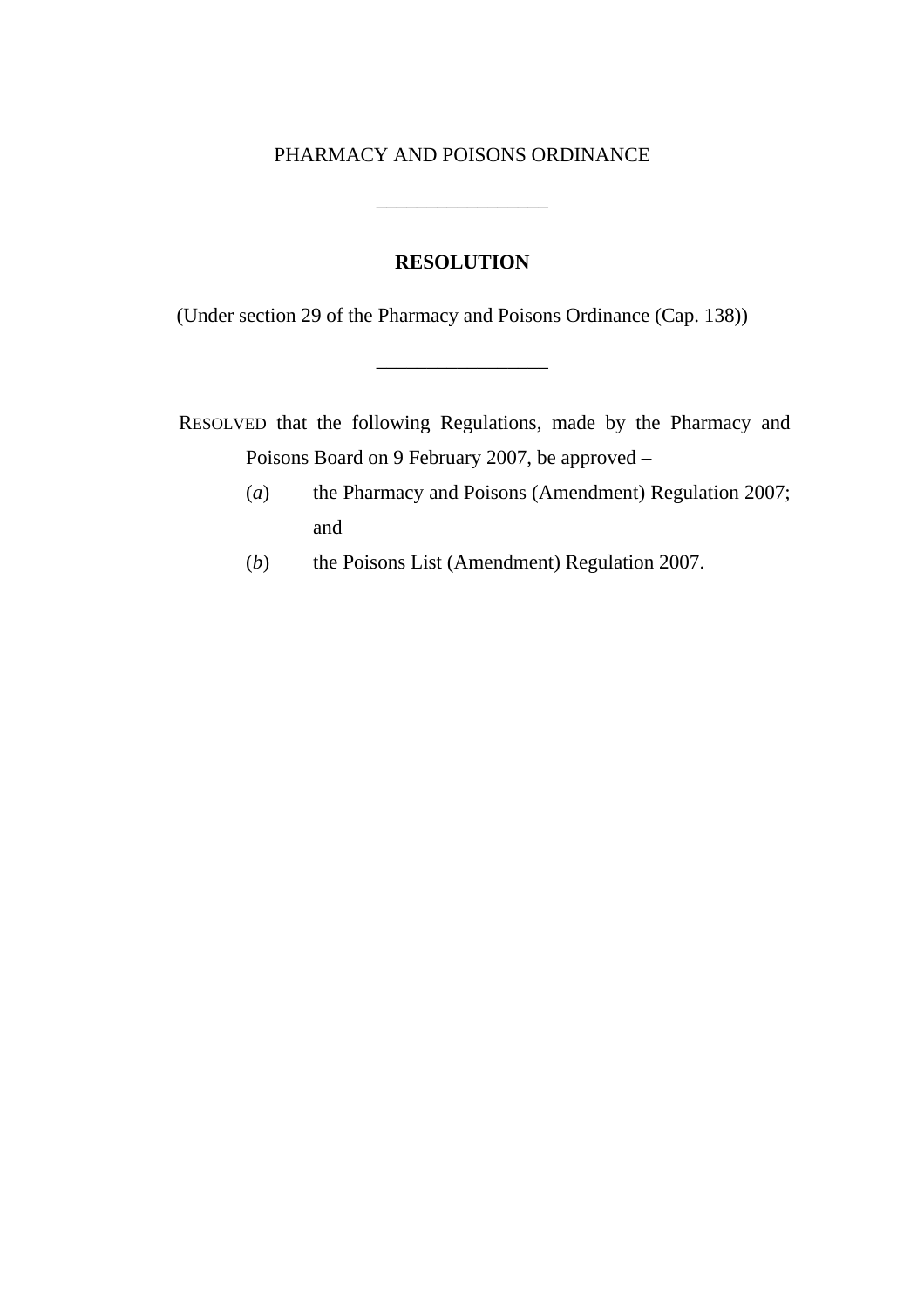# **PHARMACY AND POISONS (AMENDMENT) REGULATION 2007**

(Made by the Pharmacy and Poisons Board under section 29 of the Pharmacy and Poisons Ordinance (Cap. 138) subject to the approval of the Legislative Council)

### **1. Interpretation**

Regulation 2(4) of the Pharmacy and Poisons Regulations (Cap. 138 sub. leg. A) is amended –

- (*a*) by repealing "under the headings "A"" and substituting "in Divisions A":
- (*b*) by repealing "under the headings "B"" and substituting "in Divisions B".

### **2. First Schedule amended**

(1) The heading of the First Schedule is repealed and the following substituted –

> "SUBSTANCES TO WHICH CERTAIN RESTRICTIONS WITH RESPECT TO THE SALE, SUPPLY, LABELLING AND STORAGE APPLY UNDER REGULATIONS 3, 5, 6, 15, 19, 22, 23 AND 24".

(2) The First Schedule is amended, in the heading "**A**", by repealing "A" and substituting "DIVISION A".

- (3) The First Schedule is amended, in Division A
	- (*a*) in the item relating to "Antisera, antitoxins, immunoglobulins and vaccines", by adding "Herpes zoster" after "Herpes simplex";
	- (*b*) by adding "Azacitidine; its salts";
	- (*c*) by adding "Darifenacin; its salts";
	- (*d*) by adding "Ivabradine; its salts";
	- (*e*) by adding "Rimonabant; its salts";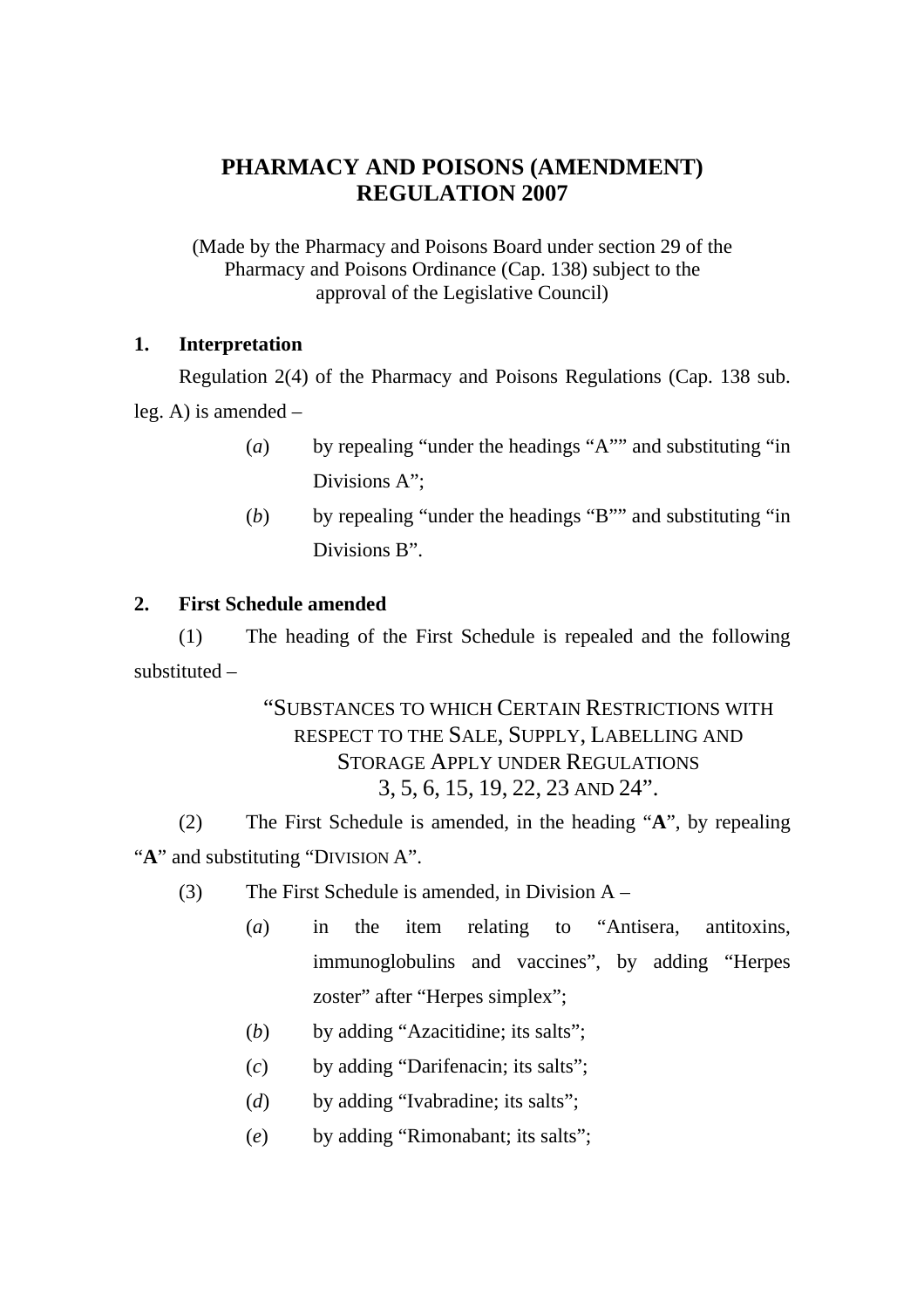- (*f*) by adding "Rotigotine; its salts";
- (*g*) by adding "Sorafenib; its salts";
- (*h*) by adding "Sunitinib; its salts; their salts";
- (*i*) by adding "Varenicline; its salts".

(4) The First Schedule is amended, in the heading "**B**", by repealing "**B**" and substituting "DIVISION B".

#### **3. Second Schedule amended**

(1) The Second Schedule is amended, in Group II, in the heading "**A**", by repealing "**A**" and substituting "DIVISION A".

(2) The Second Schedule is amended, in Group II, in the heading "**B**", by repealing "**B**" and substituting "DIVISION B".

### **4. Third Schedule amended**

(1) The Third Schedule is amended, in the heading "**A**", by repealing "A" and substituting "DIVISION A".

- (2) The Third Schedule is amended, in Division A
	- (*a*) in the item relating to "Antisera, antitoxins, immunoglobulins and vaccines", by adding "Herpes zoster" after "Herpes simplex";
	- (*b*) by adding "Azacitidine; its salts";
	- (*c*) by adding "Darifenacin; its salts";
	- (*d*) by adding "Ivabradine; its salts";
	- (*e*) by adding "Rimonabant; its salts";
	- (*f*) by adding "Rotigotine; its salts";
	- (*g*) by adding "Sorafenib; its salts";
	- (*h*) by adding "Sunitinib; its salts; their salts";
	- (*i*) by adding "Varenicline; its salts".

(3) The Third Schedule is amended, in the heading "**B**", by repealing "**B**" and substituting "DIVISION B".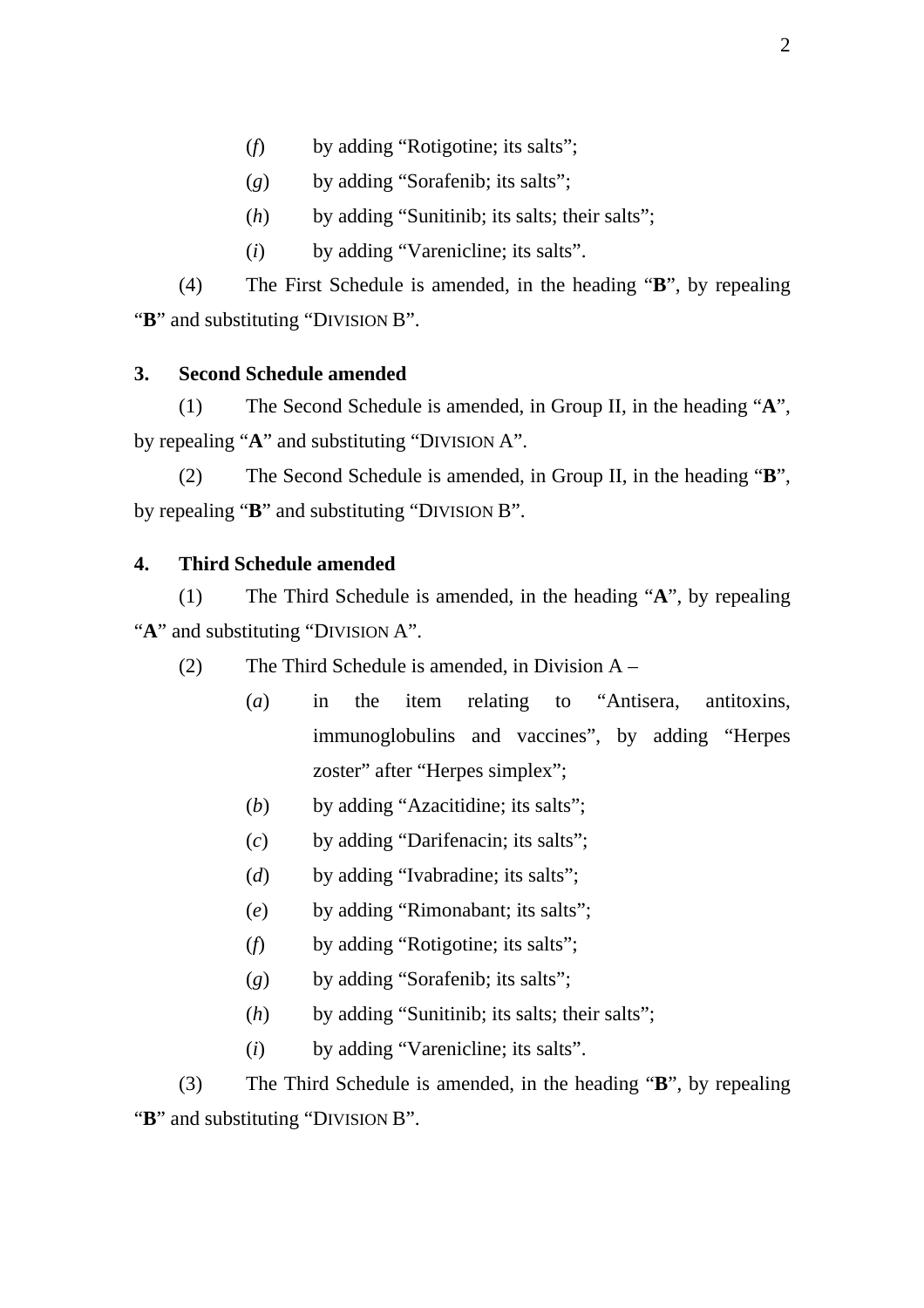#### **5. Fourth Schedule amended**

(1) The Fourth Schedule is amended, in the heading "**A**", by repealing "**A**" and substituting "DIVISION A".

(2) The Fourth Schedule is amended, in the heading "**B**", by repealing "**B**" and substituting "DIVISION B".

#### **6. Sixth Schedule amended**

(1) The Sixth Schedule is amended, in the heading "**A**", by repealing "A" and substituting "DIVISION A".

(2) The Sixth Schedule is amended, in the heading "**B**", by repealing "**B**" and substituting "DIVISION B".

#### **7. Seventh Schedule amended**

(1) The Seventh Schedule is amended, in the heading "**A**", by repealing "**A**" and substituting "DIVISION A".

(2) The Seventh Schedule is amended, in the heading "**B**", by repealing "**B**" and substituting "DIVISION B".

> Chairman, Pharmacy and Poisons Board

9 February 2007

#### **Explanatory Note**

This Regulation adds 9 substances to the First and Third Schedules to the Pharmacy and Poisons Regulations (Cap. 138 sub. leg. A) ("the principal Regulations") respectively so that the sale, supply, labelling and storage of those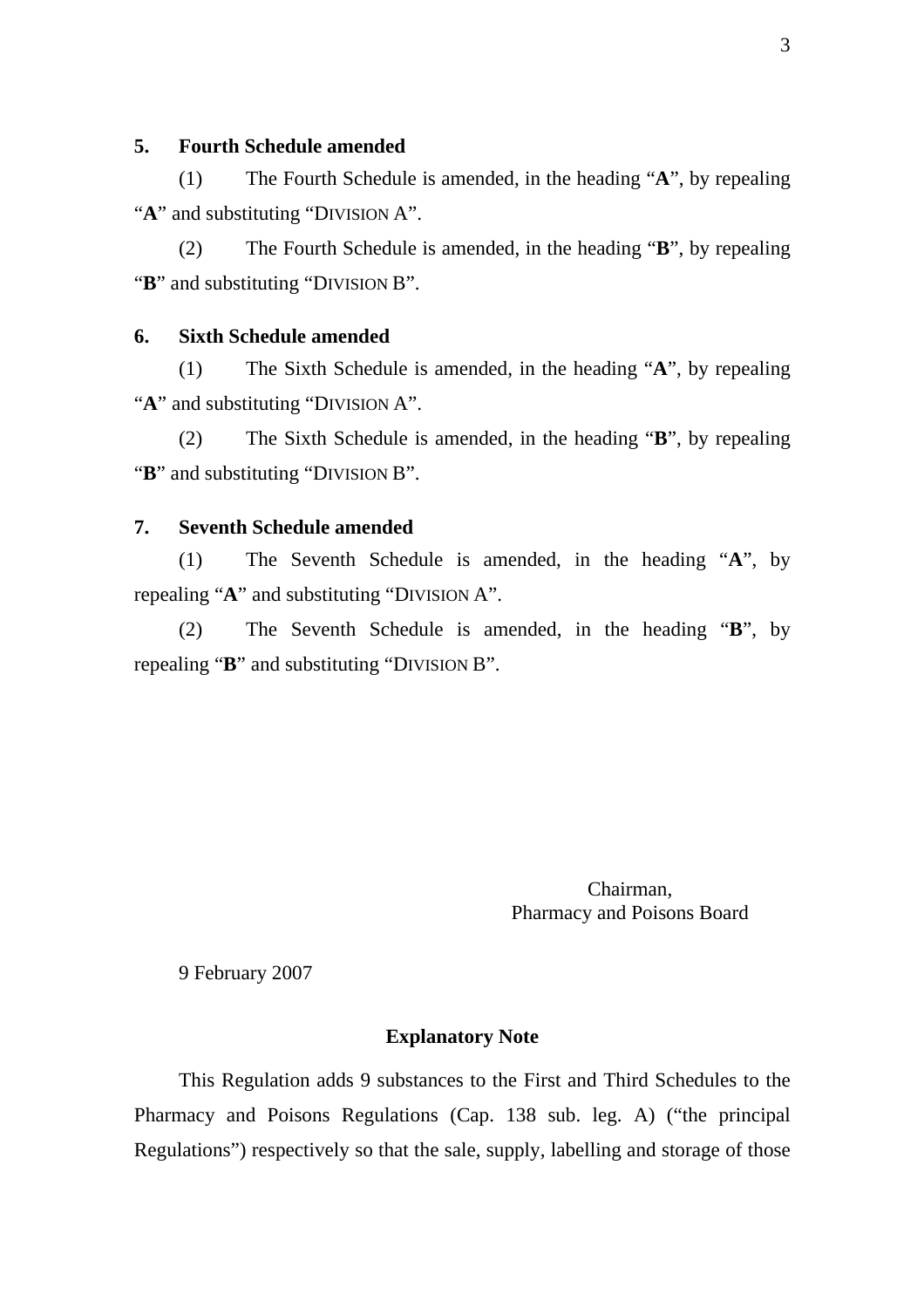substances are subject to the restrictions imposed under the Pharmacy and Poisons Ordinance (Cap. 138) and the principal Regulations.

2. This Regulation also repeals and substitutes the heading of the First Schedule to the principal Regulations to specify in the heading that certain restrictions with respect to the sale, supply, labelling and storage apply to the substances referred to in that Schedule under regulations 3, 5, 6, 15, 19, 22, 23 and 24 of the principal Regulations.

3. This Regulation further makes alterations to regulation 2(4) of and the First, Second, Third, Fourth, Sixth and Seventh Schedules to the principal Regulations by adding "DIVISION" before "A" and "B" in the headings of certain Schedules so as to enhance the clarity of presentation.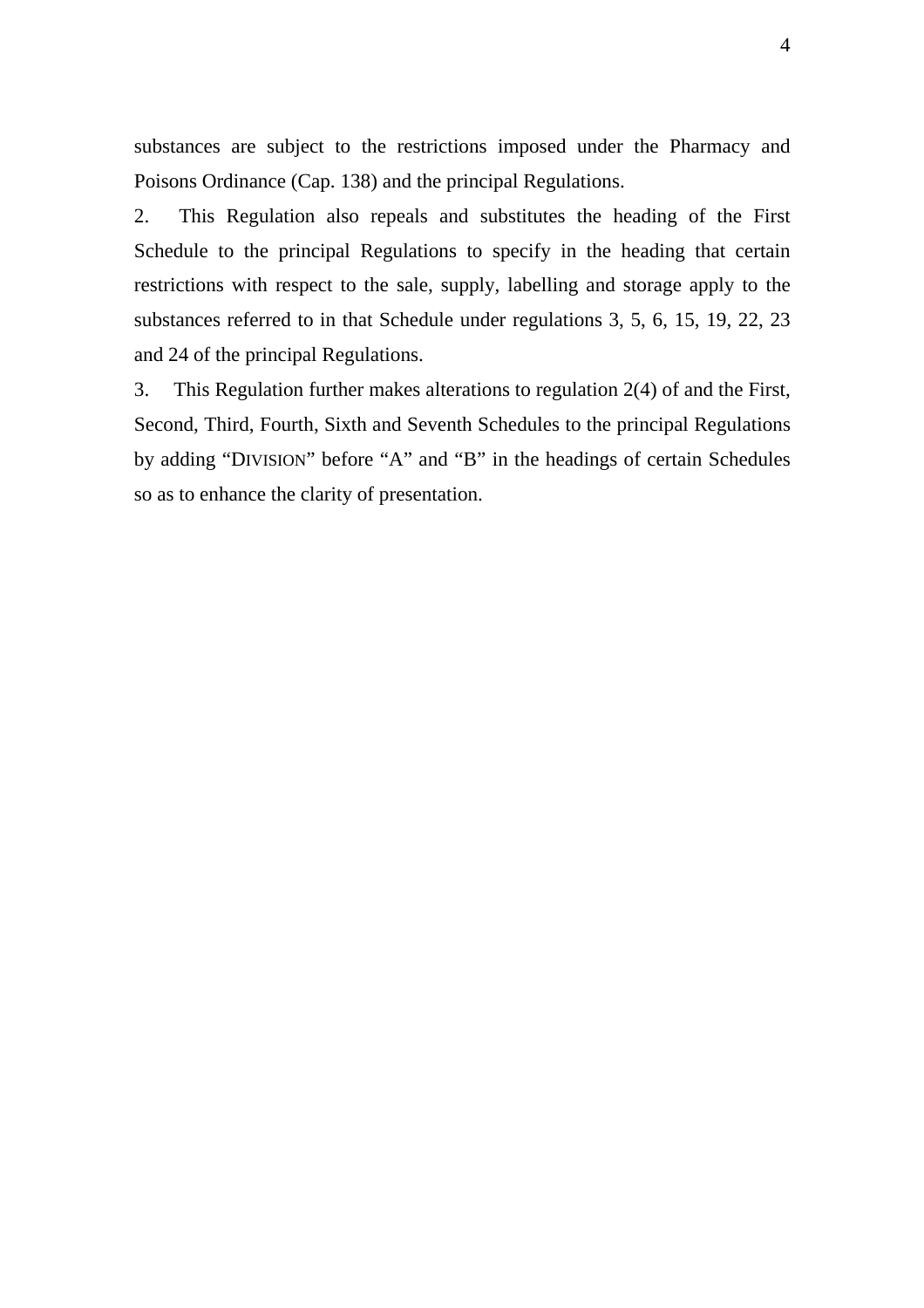## **POISONS LIST (AMENDMENT) REGULATION 2007**

(Made by the Pharmacy and Poisons Board under section 29 of the Pharmacy and Poisons Ordinance (Cap. 138) subject to the approval of the Legislative Council)

#### **1. Interpretation**

Regulation 2(*d*) of the Poisons List Regulations (Cap. 138 sub. leg. B) is amended –

- (*a*) by repealing "under the headings "A"" and substituting "in Divisions A":
- (*b*) by repealing "under the headings "B"" and substituting "in Divisions B".

### **2. The Poisons List**

(1) The Schedule is amended, in Part I, in the heading "**A**", by repealing "**A**" and substituting "DIVISION A".

- (2) The Schedule is amended, in Part I, in Division  $A -$ 
	- (*a*) in the item relating to "Antisera, antitoxins, immunoglobulins and vaccines", by adding "Herpes zoster" after "Herpes simplex";
	- (*b*) by adding "Azacitidine; its salts";
	- (*c*) by adding "Darifenacin; its salts";
	- (*d*) by adding "Ivabradine; its salts";
	- (*e*) by adding "Rimonabant; its salts";
	- (*f*) by adding "Rotigotine; its salts";
	- (*g*) by adding "Sorafenib; its salts";
	- (*h*) by adding "Sunitinib; its salts; their salts";
	- (*i*) by adding "Varenicline; its salts".

(3) The Schedule is amended, in Part I, in the heading "**B**", by repealing "**B**" and substituting "DIVISION B".